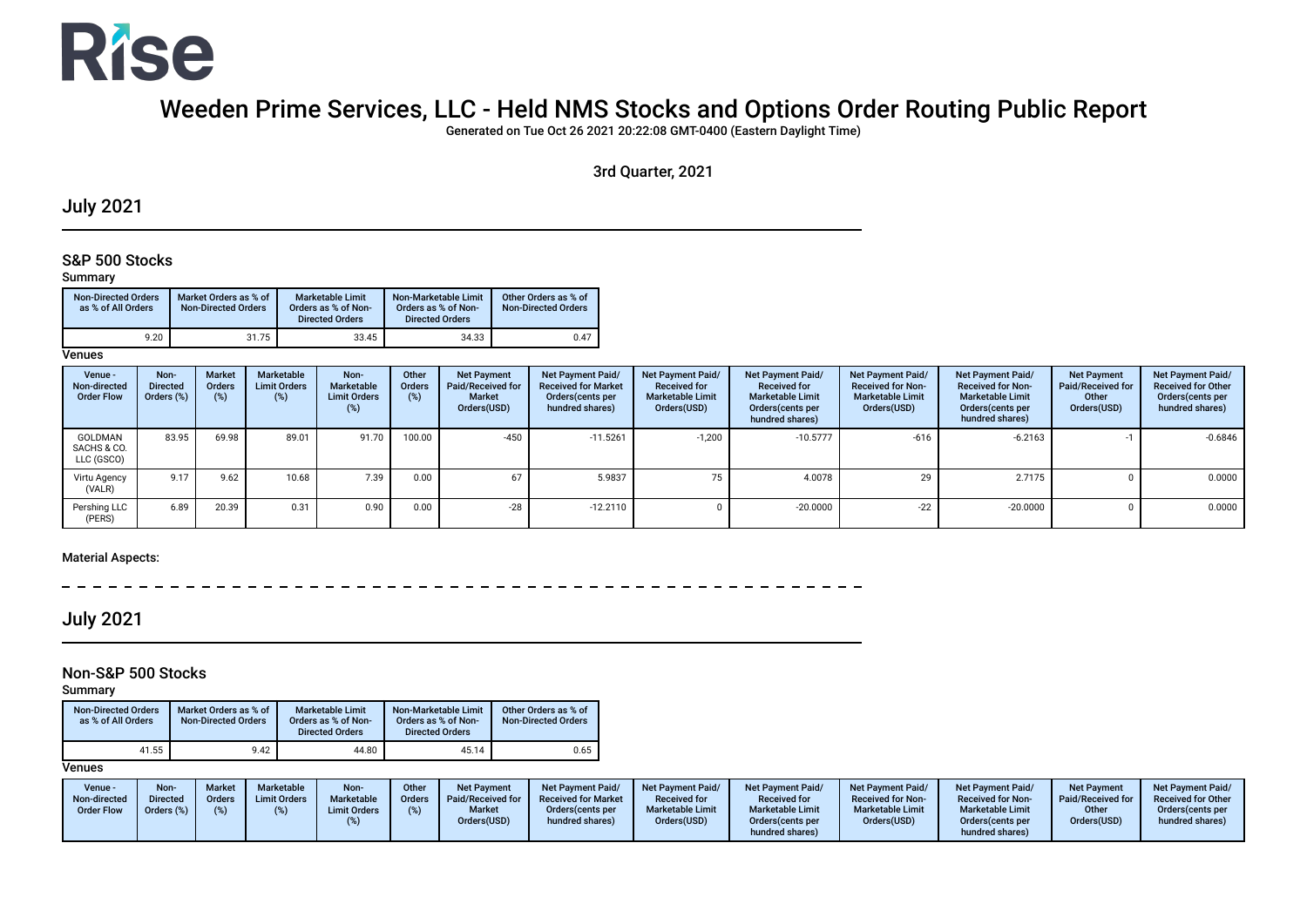| Venue -<br>Non-directed<br><b>Order Flow</b> | Non-<br><b>Directed</b><br>Orders (%) | <b>Market</b><br>Orders<br>$(\%)$ | Marketable<br><b>Limit Orders</b><br>(%) | Non-<br>Marketable<br><b>Limit Orders</b><br>(%) | Other<br>Orders<br>(%) | <b>Net Payment</b><br>Paid/Received for<br><b>Market</b><br>Orders(USD) | <b>Net Payment Paid/</b><br><b>Received for Market</b><br>Orders (cents per<br>hundred shares) | <b>Net Payment Paid/</b><br><b>Received for</b><br><b>Marketable Limit</b><br>Orders(USD) | <b>Net Payment Paid/</b><br><b>Received for</b><br><b>Marketable Limit</b><br>Orders (cents per<br>hundred shares) | <b>Net Payment Paid/</b><br><b>Received for Non-</b><br><b>Marketable Limit</b><br>Orders(USD) | <b>Net Payment Paid/</b><br><b>Received for Non-</b><br><b>Marketable Limit</b><br>Orders (cents per<br>hundred shares) | <b>Net Payment</b><br>Paid/Received for<br>Other<br>Orders(USD) | Net Payment Paid/<br><b>Received for Other</b><br>Orders(cents per<br>hundred shares) |
|----------------------------------------------|---------------------------------------|-----------------------------------|------------------------------------------|--------------------------------------------------|------------------------|-------------------------------------------------------------------------|------------------------------------------------------------------------------------------------|-------------------------------------------------------------------------------------------|--------------------------------------------------------------------------------------------------------------------|------------------------------------------------------------------------------------------------|-------------------------------------------------------------------------------------------------------------------------|-----------------------------------------------------------------|---------------------------------------------------------------------------------------|
| GOLDMAN<br>SACHS & CO.<br>LLC (GSCO)         | 92.94                                 | 91.83                             | 92.88                                    | 93.13                                            | 100.00                 | $-3,401$                                                                | $-13.5464$                                                                                     | $-12,379$                                                                                 | -9.9883                                                                                                            | $-9,699$                                                                                       | $-4.6177$                                                                                                               | $-37$                                                           | $-11.5846$                                                                            |
| Virtu Agency<br>(VALR)                       | 6.17                                  | 5.93                              | 6.93                                     | 5.55                                             | 0.00                   | 34                                                                      | 5.1151                                                                                         | 897                                                                                       | 4.0836                                                                                                             | 466                                                                                            | 4.1950                                                                                                                  |                                                                 | 0.0000                                                                                |

 $\sim$ -----------

# July 2021

#### **Options**

#### Summary

| <b>Non-Directed Orders</b><br>as % of All Orders | Market Orders as % of<br><b>Non-Directed Orders</b> | Marketable Limit<br>Orders as % of Non-<br><b>Directed Orders</b> | Non-Marketable Limit<br>Orders as % of Non-<br><b>Directed Orders</b> | Other Orders as % of<br>Non-Directed Orders |
|--------------------------------------------------|-----------------------------------------------------|-------------------------------------------------------------------|-----------------------------------------------------------------------|---------------------------------------------|
| 96.42                                            | 0.00                                                | 8.32                                                              | 91.58                                                                 | 0.10                                        |

#### **Venues**

| Venue -<br>Non-directed<br><b>Order Flow</b> | Non-<br><b>Directed</b><br>Orders (%) | <b>Market</b><br><b>Orders</b> | Marketable<br><b>Limit Orders</b><br>(%) | Non-<br>Marketable<br><b>Limit Orders</b><br>(%) | Other<br><b>Orders</b><br>(%) | <b>Net Payment</b><br>Paid/Received for<br><b>Market</b><br>Orders(USD) | <b>Net Payment Paid/</b><br><b>Received for Market</b><br>Orders (cents per<br>hundred shares) | <b>Net Payment Paid/</b><br><b>Received for</b><br><b>Marketable Limit</b><br>Orders(USD) | <b>Net Payment Paid/</b><br><b>Received for</b><br><b>Marketable Limit</b><br>Orders (cents per<br>hundred shares) | <b>Net Payment Paid/</b><br><b>Received for Non-</b><br><b>Marketable Limit</b><br>Orders(USD) | <b>Net Payment Paid/</b><br><b>Received for Non-</b><br><b>Marketable Limit</b><br>Orders (cents per<br>hundred shares) | <b>Net Payment</b><br><b>Paid/Received for</b><br>Other<br>Orders(USD) | <b>Net Payment Paid/</b><br><b>Received for Other</b><br>Orders(cents per<br>hundred shares) |
|----------------------------------------------|---------------------------------------|--------------------------------|------------------------------------------|--------------------------------------------------|-------------------------------|-------------------------------------------------------------------------|------------------------------------------------------------------------------------------------|-------------------------------------------------------------------------------------------|--------------------------------------------------------------------------------------------------------------------|------------------------------------------------------------------------------------------------|-------------------------------------------------------------------------------------------------------------------------|------------------------------------------------------------------------|----------------------------------------------------------------------------------------------|
| GOLDMAN<br>SACHS & CO.<br>LLC (GSCO)         | 100.00                                | 0.00                           | 100.00                                   | 100.00                                           | 100.00                        |                                                                         | 0.0000                                                                                         | 775                                                                                       | 0.2410                                                                                                             | 1,093                                                                                          | 0.1155                                                                                                                  | 164                                                                    | 3.8090                                                                                       |

### Material Aspects:

# August 2021

### S&P 500 Stocks

#### Summary

| <b>Non-Directed Orders</b><br>as % of All Orders | Market Orders as % of<br><b>Non-Directed Orders</b> | Marketable Limit<br>Orders as % of Non-<br><b>Directed Orders</b> | Non-Marketable Limit<br>Orders as % of Non-<br><b>Directed Orders</b> | Other Orders as % of<br><b>Non-Directed Orders</b> |
|--------------------------------------------------|-----------------------------------------------------|-------------------------------------------------------------------|-----------------------------------------------------------------------|----------------------------------------------------|
| 13.27                                            | 10.07                                               | 58.81                                                             | 29.12                                                                 | 2.00                                               |

| Venue -<br>Non-directed<br><b>Order Flow</b> | <b>Non-</b><br><b>Directed</b><br>Orders (%) | Marketable<br><b>Market</b><br><b>Limit Orders</b><br>Orders<br>$(\%)$ | Non-<br><b>Marketable</b><br><b>Limit Orders</b> | Other<br><b>Orders</b><br>(%) | <b>Net Payment</b><br>Paid/Received for<br><b>Market</b><br>Orders(USD) | <b>Net Payment Paid/</b><br><b>Received for Market</b><br>Orders (cents per<br>hundred shares) | <b>Net Payment Paid/</b><br><b>Received for</b><br><b>Marketable Limit</b><br>Orders(USD) | <b>Net Payment Paid/</b><br><b>Received for</b><br><b>Marketable Limit</b><br>Orders (cents per<br>hundred shares) | <b>Net Payment Paid/</b><br><b>Received for Non-</b><br><b>Marketable Limit</b><br>Orders(USD) | Net Payment Paid/<br><b>Received for Non-</b><br><b>Marketable Limit</b><br>Orders(cents per<br>hundred shares) | <b>Net Payment</b><br>Paid/Received for<br>Other<br>Orders(USD) | <b>Net Payment Paid/</b><br><b>Received for Other</b><br>Orders(cents per<br>hundred shares) |
|----------------------------------------------|----------------------------------------------|------------------------------------------------------------------------|--------------------------------------------------|-------------------------------|-------------------------------------------------------------------------|------------------------------------------------------------------------------------------------|-------------------------------------------------------------------------------------------|--------------------------------------------------------------------------------------------------------------------|------------------------------------------------------------------------------------------------|-----------------------------------------------------------------------------------------------------------------|-----------------------------------------------------------------|----------------------------------------------------------------------------------------------|
|----------------------------------------------|----------------------------------------------|------------------------------------------------------------------------|--------------------------------------------------|-------------------------------|-------------------------------------------------------------------------|------------------------------------------------------------------------------------------------|-------------------------------------------------------------------------------------------|--------------------------------------------------------------------------------------------------------------------|------------------------------------------------------------------------------------------------|-----------------------------------------------------------------------------------------------------------------|-----------------------------------------------------------------|----------------------------------------------------------------------------------------------|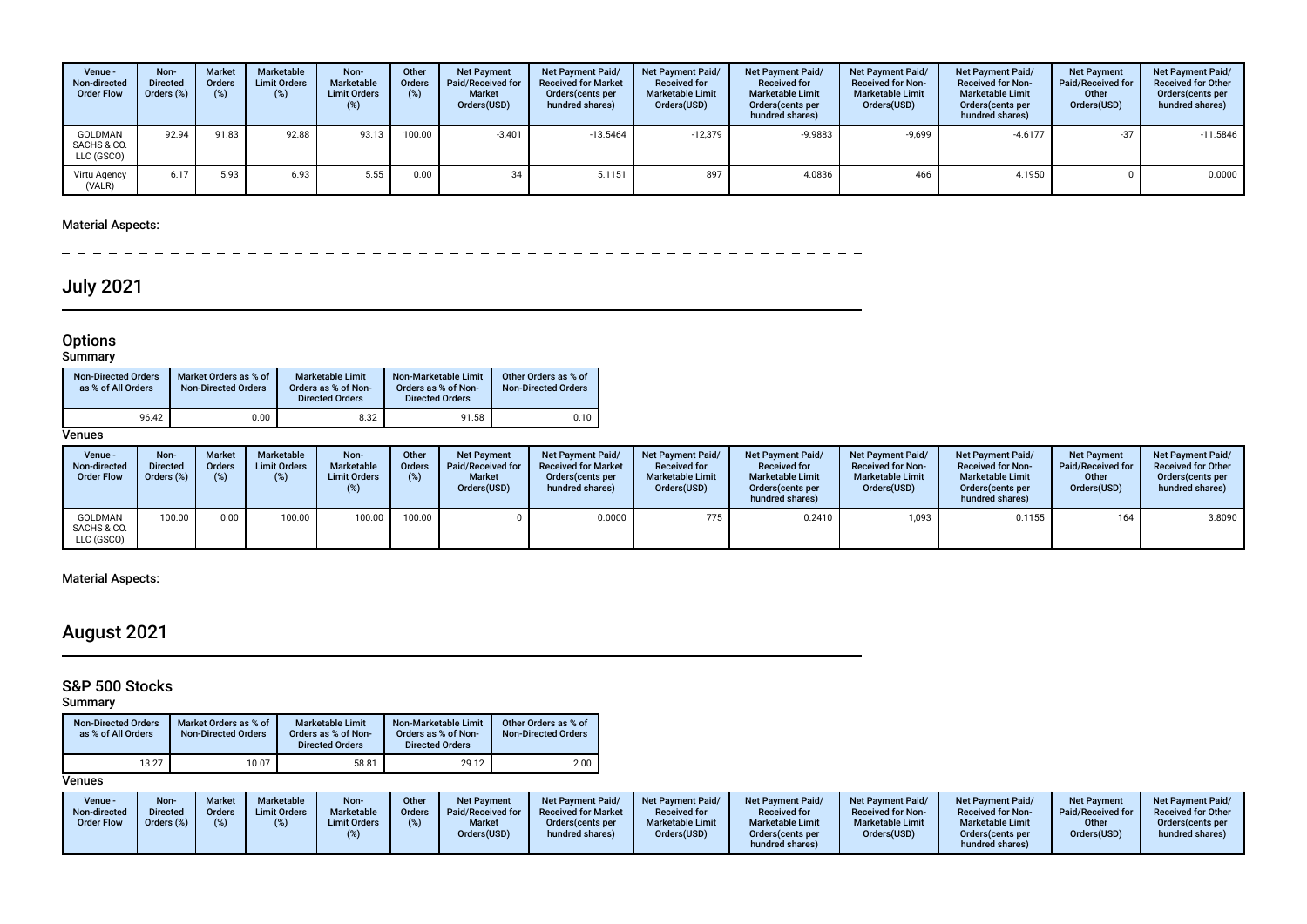| Venue -<br>Non-directed<br><b>Order Flow</b> | Non-<br><b>Directed</b><br>Orders (%) | <b>Market</b><br><b>Orders</b><br>(%) | Marketable<br><b>Limit Orders</b><br>(%) | Non-<br>Marketable<br><b>Limit Orders</b> | Other<br><b>Orders</b><br>(%) | <b>Net Payment</b><br>Paid/Received for<br><b>Market</b><br>Orders(USD) | <b>Net Payment Paid/</b><br><b>Received for Market</b><br>Orders (cents per<br>hundred shares) | <b>Net Payment Paid/</b><br><b>Received for</b><br><b>Marketable Limit</b><br>Orders(USD) | Net Payment Paid/<br><b>Received for</b><br><b>Marketable Limit</b><br>Orders (cents per<br>hundred shares) | <b>Net Payment Paid/</b><br><b>Received for Non-</b><br><b>Marketable Limit</b><br>Orders(USD) | <b>Net Payment Paid/</b><br><b>Received for Non-</b><br><b>Marketable Limit</b><br>Orders (cents per<br>hundred shares) | <b>Net Payment</b><br><b>Paid/Received for</b><br>Other<br>Orders(USD) | <b>Net Payment Paid/</b><br><b>Received for Other</b><br>Orders(cents per<br>hundred shares) |
|----------------------------------------------|---------------------------------------|---------------------------------------|------------------------------------------|-------------------------------------------|-------------------------------|-------------------------------------------------------------------------|------------------------------------------------------------------------------------------------|-------------------------------------------------------------------------------------------|-------------------------------------------------------------------------------------------------------------|------------------------------------------------------------------------------------------------|-------------------------------------------------------------------------------------------------------------------------|------------------------------------------------------------------------|----------------------------------------------------------------------------------------------|
| GOLDMAN<br>SACHS & CO.<br>LLC (GSCO)         | 92.19                                 | 58.91                                 | 96.80                                    | 93.84                                     | 100.00                        | $-542$                                                                  | $-17.7153$                                                                                     | $-2,386$                                                                                  | $-13.9961$                                                                                                  | $-1,134$                                                                                       | $-5.9317$                                                                                                               | -39                                                                    | $-5.8084$                                                                                    |

 $\sim$  $-$ 

## August 2021

### Non-S&P 500 Stocks

Summary

| <b>Non-Directed Orders</b><br>as % of All Orders | Market Orders as % of<br><b>Non-Directed Orders</b> | <b>Marketable Limit</b><br>Orders as % of Non-<br><b>Directed Orders</b> | Non-Marketable Limit<br>Orders as % of Non-<br><b>Directed Orders</b> | Other Orders as % of<br><b>Non-Directed Orders</b> |
|--------------------------------------------------|-----------------------------------------------------|--------------------------------------------------------------------------|-----------------------------------------------------------------------|----------------------------------------------------|
| 71.09                                            | 1.86                                                | 76.14                                                                    | 21.25                                                                 | 0.75                                               |

**Venues** 

| Venue -<br>Non-directed<br><b>Order Flow</b> | Non-<br><b>Directed</b><br>Orders (%) | <b>Market</b><br><b>Orders</b><br>(%) | <b>Marketable</b><br><b>Limit Orders</b><br>(%) | Non-<br>Marketable<br><b>Limit Orders</b><br>(%) | Other<br>Orders<br>(%) | <b>Net Payment</b><br>Paid/Received for<br><b>Market</b><br>Orders(USD) | <b>Net Payment Paid/</b><br><b>Received for Market</b><br>Orders (cents per<br>hundred shares) | <b>Net Payment Paid/</b><br><b>Received for</b><br><b>Marketable Limit</b><br>Orders(USD) | <b>Net Payment Paid/</b><br><b>Received for</b><br><b>Marketable Limit</b><br>Orders (cents per<br>hundred shares) | <b>Net Payment Paid/</b><br><b>Received for Non-</b><br><b>Marketable Limit</b><br>Orders(USD) | <b>Net Payment Paid/</b><br><b>Received for Non-</b><br><b>Marketable Limit</b><br>Orders (cents per<br>hundred shares) | <b>Net Payment</b><br>Paid/Received for<br>Other<br>Orders(USD) | <b>Net Payment Paid/</b><br><b>Received for Other</b><br>Orders (cents per<br>hundred shares) |
|----------------------------------------------|---------------------------------------|---------------------------------------|-------------------------------------------------|--------------------------------------------------|------------------------|-------------------------------------------------------------------------|------------------------------------------------------------------------------------------------|-------------------------------------------------------------------------------------------|--------------------------------------------------------------------------------------------------------------------|------------------------------------------------------------------------------------------------|-------------------------------------------------------------------------------------------------------------------------|-----------------------------------------------------------------|-----------------------------------------------------------------------------------------------|
| GOLDMAN<br>SACHS & CO.<br>LLC (GSCO)         | 97.87                                 | 88.46                                 | 98.63                                           | 95.90                                            | 100.00                 | $-3,126$                                                                | $-18.8205$                                                                                     | $-24.001$                                                                                 | $-14.4870$                                                                                                         | $-13,528$                                                                                      | $-7.6665$                                                                                                               | $-145$                                                          | $-5.6462$                                                                                     |

#### Material Aspects:

 $\overline{\phantom{a}}$ 

# August 2021

#### **Options**

#### Summary

| <b>Non-Directed Orders</b><br>as % of All Orders | Market Orders as % of<br><b>Non-Directed Orders</b> | <b>Marketable Limit</b><br>Orders as % of Non-<br><b>Directed Orders</b> | Non-Marketable Limit<br>Orders as % of Non-<br><b>Directed Orders</b> | Other Orders as % of<br><b>Non-Directed Orders</b> |
|--------------------------------------------------|-----------------------------------------------------|--------------------------------------------------------------------------|-----------------------------------------------------------------------|----------------------------------------------------|
| 95.16                                            | 0.00                                                | 4.86                                                                     | 95.11                                                                 | 0.04                                               |

| Venue -<br>Non-directed<br><b>Order Flow</b> | Non-<br><b>Market</b><br><b>Directed</b><br>Orders<br>Orders (%) | Marketable<br><b>Limit Orders</b> | Non-<br>Marketable<br><b>Limit Orders</b> | Other<br><b>Orders</b> | <b>Net Payment</b><br>Paid/Received for<br><b>Market</b><br>Orders(USD) | Net Payment Paid/<br><b>Received for Market</b><br>Orders (cents per<br>hundred shares) | <b>Net Payment Paid/</b><br><b>Received for</b><br><b>Marketable Limit</b><br>Orders(USD) | <b>Net Payment Paid/</b><br><b>Received for</b><br><b>Marketable Limit</b><br>Orders (cents per<br>hundred shares) | <b>Net Payment Paid/</b><br><b>Received for Non-</b><br><b>Marketable Limit</b><br>Orders(USD) | <b>Net Payment Paid/</b><br><b>Received for Non-</b><br><b>Marketable Limit</b><br>Orders(cents per<br>hundred shares) | <b>Net Payment</b><br><b>Paid/Received for</b><br>Other<br>Orders(USD) | <b>Net Payment Paid/</b><br><b>Received for Other</b><br>Orders(cents per<br>hundred shares) |
|----------------------------------------------|------------------------------------------------------------------|-----------------------------------|-------------------------------------------|------------------------|-------------------------------------------------------------------------|-----------------------------------------------------------------------------------------|-------------------------------------------------------------------------------------------|--------------------------------------------------------------------------------------------------------------------|------------------------------------------------------------------------------------------------|------------------------------------------------------------------------------------------------------------------------|------------------------------------------------------------------------|----------------------------------------------------------------------------------------------|
|----------------------------------------------|------------------------------------------------------------------|-----------------------------------|-------------------------------------------|------------------------|-------------------------------------------------------------------------|-----------------------------------------------------------------------------------------|-------------------------------------------------------------------------------------------|--------------------------------------------------------------------------------------------------------------------|------------------------------------------------------------------------------------------------|------------------------------------------------------------------------------------------------------------------------|------------------------------------------------------------------------|----------------------------------------------------------------------------------------------|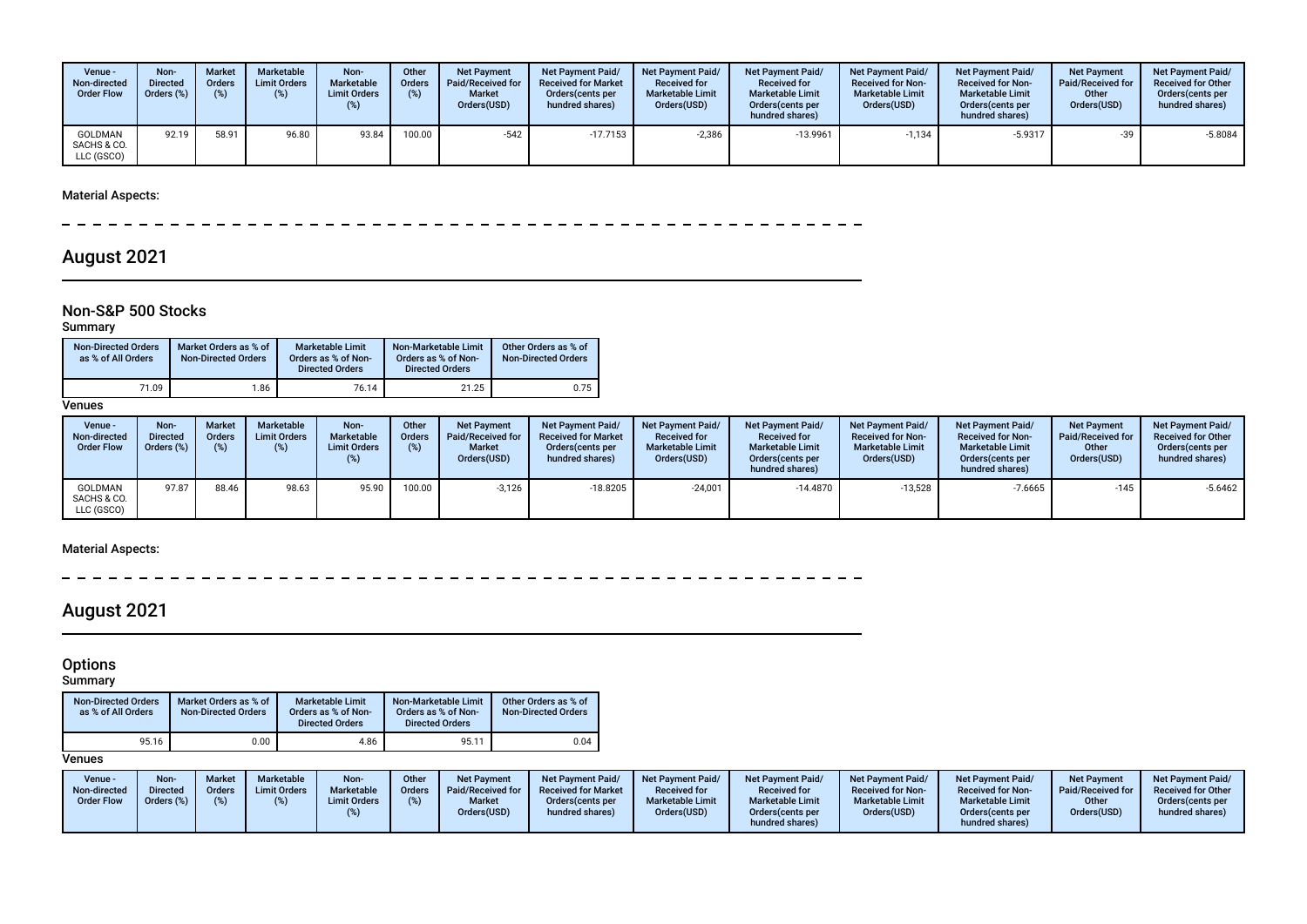| Venue -<br>Non-directed<br><b>Order Flow</b> | Non-<br><b>Directed</b><br>Orders (%) | <b>Market</b><br><b>Orders</b><br>(%) | Marketable<br><b>Limit Orders</b><br>(%) | Non-<br>Marketable<br><b>Limit Orders</b> | Other<br><b>Orders</b><br>(%) | <b>Net Payment</b><br>Paid/Received for<br><b>Market</b><br>Orders(USD) | <b>Net Payment Paid/</b><br><b>Received for Market</b><br>Orders (cents per<br>hundred shares) | <b>Net Payment Paid/</b><br><b>Received for</b><br><b>Marketable Limit</b><br>Orders(USD) | <b>Net Payment Paid/</b><br><b>Received for</b><br><b>Marketable Limit</b><br>Orders(cents per<br>hundred shares) | <b>Net Payment Paid/</b><br><b>Received for Non-</b><br><b>Marketable Limit</b><br>Orders(USD) | <b>Net Payment Paid/</b><br><b>Received for Non-</b><br><b>Marketable Limit</b><br>Orders (cents per<br>hundred shares) | <b>Net Payment</b><br><b>Paid/Received for</b><br>Other<br>Orders(USD) | <b>Net Payment Paid/</b><br><b>Received for Other</b><br>Orders (cents per<br>hundred shares) |
|----------------------------------------------|---------------------------------------|---------------------------------------|------------------------------------------|-------------------------------------------|-------------------------------|-------------------------------------------------------------------------|------------------------------------------------------------------------------------------------|-------------------------------------------------------------------------------------------|-------------------------------------------------------------------------------------------------------------------|------------------------------------------------------------------------------------------------|-------------------------------------------------------------------------------------------------------------------------|------------------------------------------------------------------------|-----------------------------------------------------------------------------------------------|
| <b>GOLDMAN</b><br>SACHS & CO.<br>LLC (GSCO)  | 100.00                                | 100.00                                | 100.00                                   | 100.00                                    | 100.00                        |                                                                         | $-8.2530$                                                                                      | $-2.481$                                                                                  | $-2.2812$                                                                                                         | $-3,229$                                                                                       | -0.4950                                                                                                                 | $-110$                                                                 | $-7.3513$                                                                                     |

# September 2021

#### S&P 500 Stocks

#### **Summary**

| <b>Non-Directed Orders</b><br>as % of All Orders | Market Orders as % of<br><b>Non-Directed Orders</b> | <b>Marketable Limit</b><br>Orders as % of Non-<br><b>Directed Orders</b> | Non-Marketable Limit<br>Orders as % of Non-<br><b>Directed Orders</b> | Other Orders as % of<br><b>Non-Directed Orders</b> |
|--------------------------------------------------|-----------------------------------------------------|--------------------------------------------------------------------------|-----------------------------------------------------------------------|----------------------------------------------------|
| 12.22                                            | 9.01                                                | 64.08                                                                    | 25.16                                                                 | 1.75                                               |

**Venues** 

| Venue -<br>Non-directed<br><b>Order Flow</b> | Non-<br><b>Directed</b><br>Orders (%) | <b>Market</b><br>Orders<br>(%) | <b>Marketable</b><br><b>Limit Orders</b><br>(%) | Non-<br>Marketable<br><b>Limit Orders</b><br>(%) | Other<br><b>Orders</b><br>(%) | <b>Net Payment</b><br>Paid/Received for<br><b>Market</b><br>Orders(USD) | Net Payment Paid/<br><b>Received for Market</b><br>Orders (cents per<br>hundred shares) | <b>Net Payment Paid/</b><br><b>Received for</b><br><b>Marketable Limit</b><br>Orders(USD) | <b>Net Payment Paid/</b><br><b>Received for</b><br><b>Marketable Limit</b><br>Orders (cents per<br>hundred shares) | <b>Net Payment Paid/</b><br><b>Received for Non-</b><br><b>Marketable Limit</b><br>Orders(USD) | Net Payment Paid/<br><b>Received for Non-</b><br><b>Marketable Limit</b><br>Orders (cents per<br>hundred shares) | <b>Net Payment</b><br><b>Paid/Received for</b><br>Other<br>Orders(USD) | <b>Net Payment Paid/</b><br><b>Received for Other</b><br>Orders(cents per<br>hundred shares) |
|----------------------------------------------|---------------------------------------|--------------------------------|-------------------------------------------------|--------------------------------------------------|-------------------------------|-------------------------------------------------------------------------|-----------------------------------------------------------------------------------------|-------------------------------------------------------------------------------------------|--------------------------------------------------------------------------------------------------------------------|------------------------------------------------------------------------------------------------|------------------------------------------------------------------------------------------------------------------|------------------------------------------------------------------------|----------------------------------------------------------------------------------------------|
| <b>GOLDMAN</b><br>SACHS & CO.<br>LLC (GSCO)  | 92.99                                 | 59.54                          | 97.53                                           | 92.90                                            | 100.00                        | $-410$                                                                  | $-15.7945$                                                                              | $-1,667$                                                                                  | $-13.2041$                                                                                                         | $-807$                                                                                         | $-7.7728$                                                                                                        | $-22$                                                                  | $-5.7203$                                                                                    |
| Virtu Agency<br>(VALR)                       | 5.16                                  | 20.99                          | 2.47                                            | 6.69                                             | 0.00                          | 167                                                                     | 11.4340                                                                                 | 151                                                                                       | 8.0905                                                                                                             | 104                                                                                            | 5.7239                                                                                                           |                                                                        | 0.0000                                                                                       |

#### Material Aspects:

----------- $\overline{\phantom{a}}$ 

# September 2021

### Non-S&P 500 Stocks

Summary

| <b>Non-Directed Orders</b><br>as % of All Orders | Market Orders as % of<br><b>Non-Directed Orders</b> | <b>Marketable Limit</b><br>Orders as % of Non-<br><b>Directed Orders</b> | Non-Marketable Limit<br>Orders as % of Non-<br><b>Directed Orders</b> | Other Orders as % of<br><b>Non-Directed Orders</b> |
|--------------------------------------------------|-----------------------------------------------------|--------------------------------------------------------------------------|-----------------------------------------------------------------------|----------------------------------------------------|
| 76.96                                            | .63                                                 | 79.91                                                                    | 18.18                                                                 | 0.28                                               |